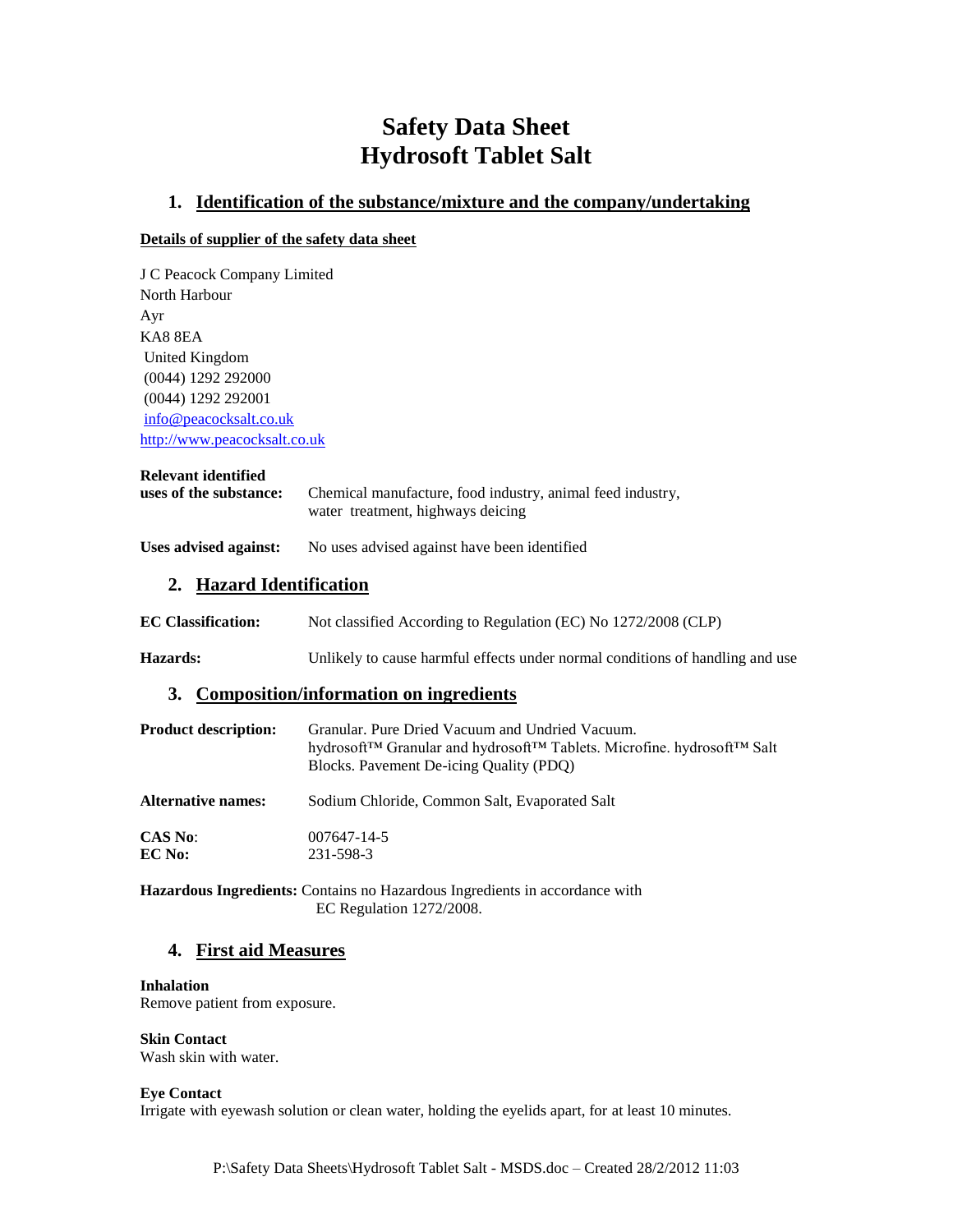If symptoms develop, obtain medical attention.

### **Ingestion**

Wash out mouth with water and give 200-300 ml (half a pint) of water to drink. Obtain medical attention if ill effects occur.

### **Further Medical Treatment**

Symptomatic treatment and supportive therapy as indicated.

# **5. Fire fighting measures**

Non-combustible.

**Extinguishing Media:** As appropriate for surrounding materials/equipment.

**Hazardous Decomposition Product(s)**

Fire Fighting Protective Equipment: No special requirements.

# **6. Accidental release measure**

Clear up spillages. Transfer to a container for disposal. Wash the spillage area with water. Spillages or uncontrolled discharges into watercourses must be IMMEDIATELY alerted to the Environment Agency or other appropriate regulatory body.

# **7. Handling and storage**

### **7.1 HANDLING**

Avoid prolonged skin contact. Atmospheric levels should be controlled in compliance with the occupational exposure limit. Keep away from

strong acids and common metals. Static electricity can be generated by pneumatic conveying, therefore pipes should be bonded and earthed,

especially where a spark could prove hazardous.

### **7.2 STORAGE**

Keep container dry. Keep away from strong acids.

### **8. Exposure and controls/personal protection**

Wear suitable protective clothing and eye/face protection. An approved dust mask should be worn if exposure to high levels of material are likely.

### **8.1 Occupational Exposure Limits**

Workplace Exposure Limits (UK HSE EH40) Long Term Exposure Limit (8hr time weighted average)

Total Inhalable Dust: 10 mg/m3

Respirable Dust: 4 mg/m3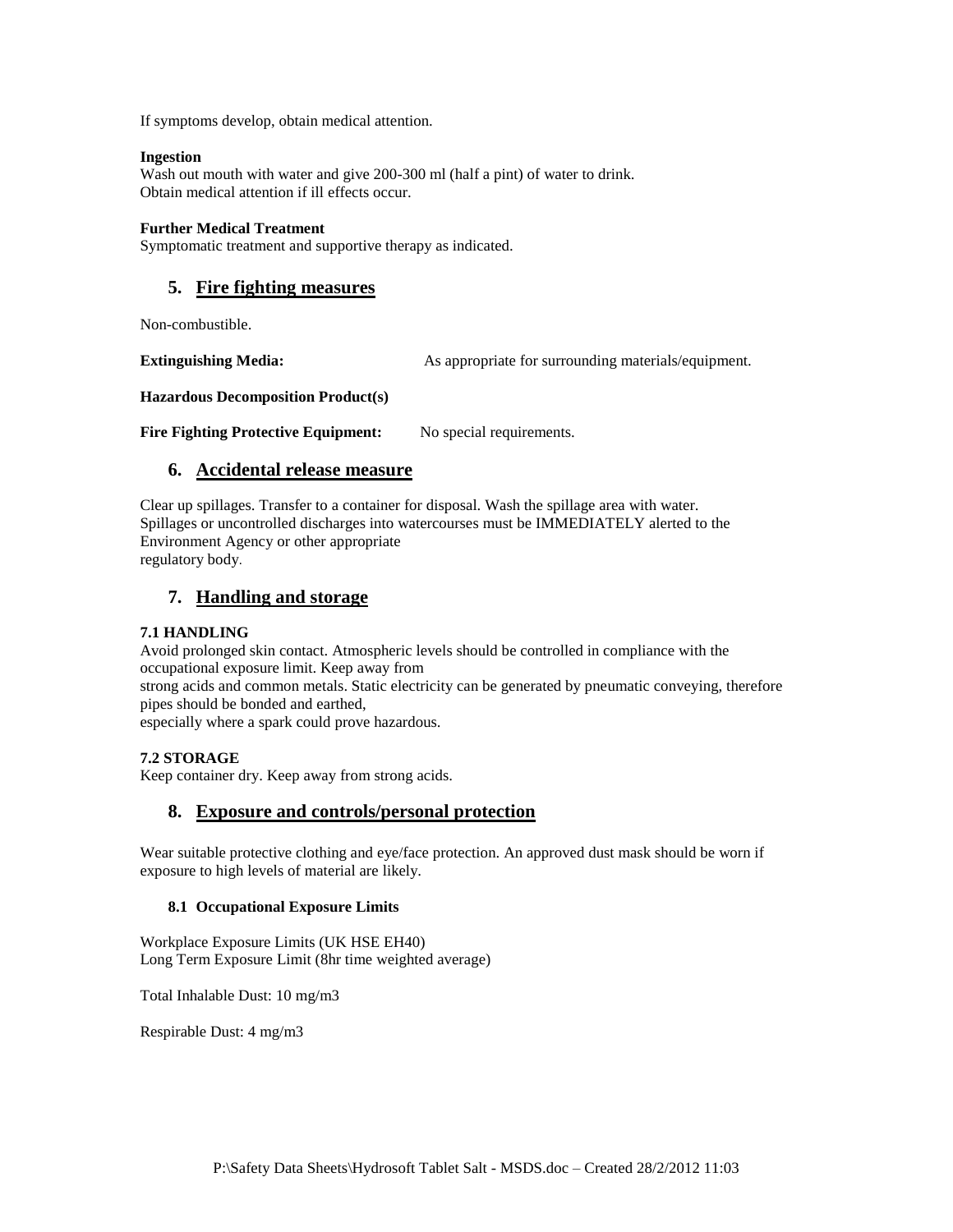# **9. Physical and Chemical Properties**

These properties are the most relevant and no other properties are available.

| Form                                    | crystals                                                                       |
|-----------------------------------------|--------------------------------------------------------------------------------|
| <b>Colour</b>                           | colourless                                                                     |
| <b>Odour</b>                            | odourless                                                                      |
| <b>Boiling Point (Deg C)</b>            | 1413                                                                           |
| <b>Melting Point (Deg C)</b>            | 802                                                                            |
| Density $(g/ml)$                        | up to 2.165 at 20 Deg C                                                        |
| <b>Solubility (Water)</b>               | freely soluble                                                                 |
| <b>Bulk Density <math>(g/ml)</math></b> | 1.2 to 1.5 approximately (except tablets and blocks)                           |
| <b>Additional properties</b>            | Granular grade: rounded crystals 1-3mm in size.                                |
|                                         | Pure Dried Vacuum grade: free running cubic crystals mostly 0.2-0.6mm in size. |
|                                         | Tablets: $24x24x13$ mm                                                         |
|                                         | Blocks: 28x8x9 cm                                                              |

### **10. Stability and reactivity**

| <b>Hazardous Reactions</b> | Reaction with concentrated acid will produce hydrogen chloride.           |
|----------------------------|---------------------------------------------------------------------------|
|                            | Under wet conditions, will corrode many common metals, particularly iron, |
|                            | aluminium and zinc.                                                       |

### **11. Toxicological information**

#### **Inhalation**

High concentrations of dust may be irritant to the respiratory tract.

### **Skin Contact**

Repeated or prolonged contact may result in dryness leading to mild irritation.

#### **Eye Contact**

Dust may cause irritation.

### **Ingestion**

May cause vomiting and diarrhoea. The swallowing of small amounts is unlikely to cause any adverse effects.

### **Long Term Exposure**

Repeated ingestion of excessive amounts may cause disturbance of body electrolyte and fluid balance.

# **12. Ecological information**

#### **Environmental Fate and Distribution**

High tonnage material used in open systems. Solid with low volatility. The product is soluble in water. The product has no potential for bioaccumulation. The product is predicted to have high mobility in soil.

### **Persistence and Degradation**

No data.

**Toxicity** Low toxicity to aquatic organisms.

### **Effect on Effluent Treatment**

Adverse effects would not be expected.